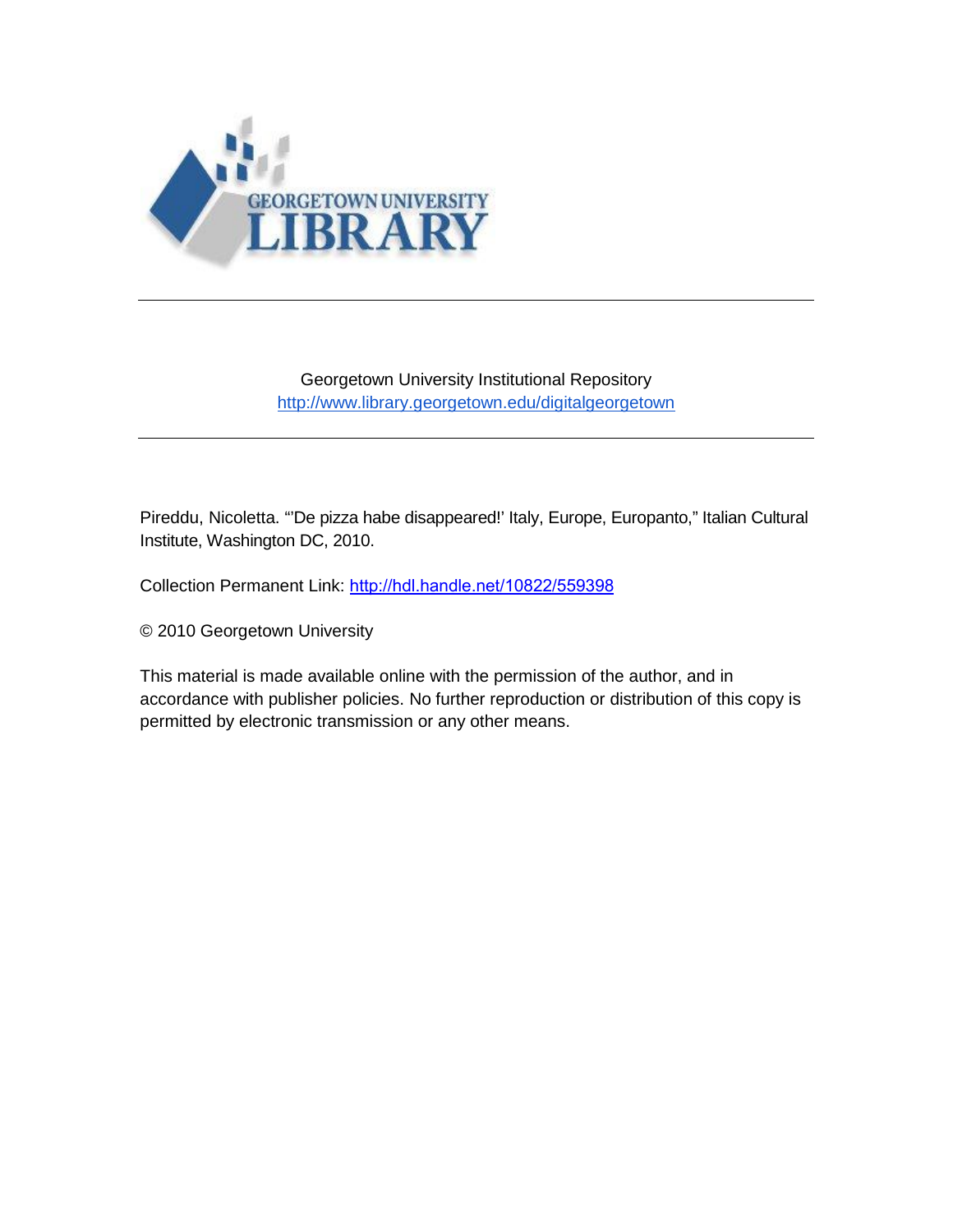## **« De pizza habe desappeared ! » : Italy, Europe, Europanto**

Nicoletta Pireddu, Georgetown University

Gut espera! Wat passe? Excusazio, no no, it's not an audio problem with my microphone. I am just showing off my command of Europanto. Eh ? Wat signifique? No, no esse so facile, but I'll try to tame it for you by proposing a detour through a movie by Roberto Benigni. Some of you may remember *Down By Law*, actually spelt *Daunbailò*, and in particular an exhilarating scene where Benigni triumphantly exclaims «I have **catched** the rabbit! My mother Isolina **teached** me how to cook **him** with the **rosmarino**, olive oil, garlic and other secrets of **the Isolina**.» And he goes on recalling, in a dream, a conversation with his mother, «the Isolina»: « Robertino vieni qua, Robertino come on » « No I don't want,» « Come on, and **tac, una botta** in my neck ». « I am not a rabbit » « Yes you are »...<sup>1</sup>

Well, if you enjoy Benigni's free-range English, I think you are also ready for Europanto. And, to be sure, before you feel too much the burden of waiting, as heavy as Benigni's « botta in the neck », with the inevitable … pain in the neck it entails, let me cut this preamble and satisfy your curiosity right away by telling you that Europanto is a language created, as a provocation, by Diego Marani, a contemporary Italian novelist, essayist, translator, and policy officer in the Multilingualism Policy Unit of the European Commission in Brussels, whose chief claim to fame is precisely the attempt to foster easier communication within Europe by eroding the current domination of the English language within the E.U. and, along with it, by questioning the primacy of any linguistic and cultural nationalism. Marani is the author of many novels, most of them written in the lingua del sì— from *Nuova grammatica finlandese* (2000) which won the Grinzane Cavour award, to *L'ultimo dei Vostiachi* (2002) and *L'interprete* (2004) among others--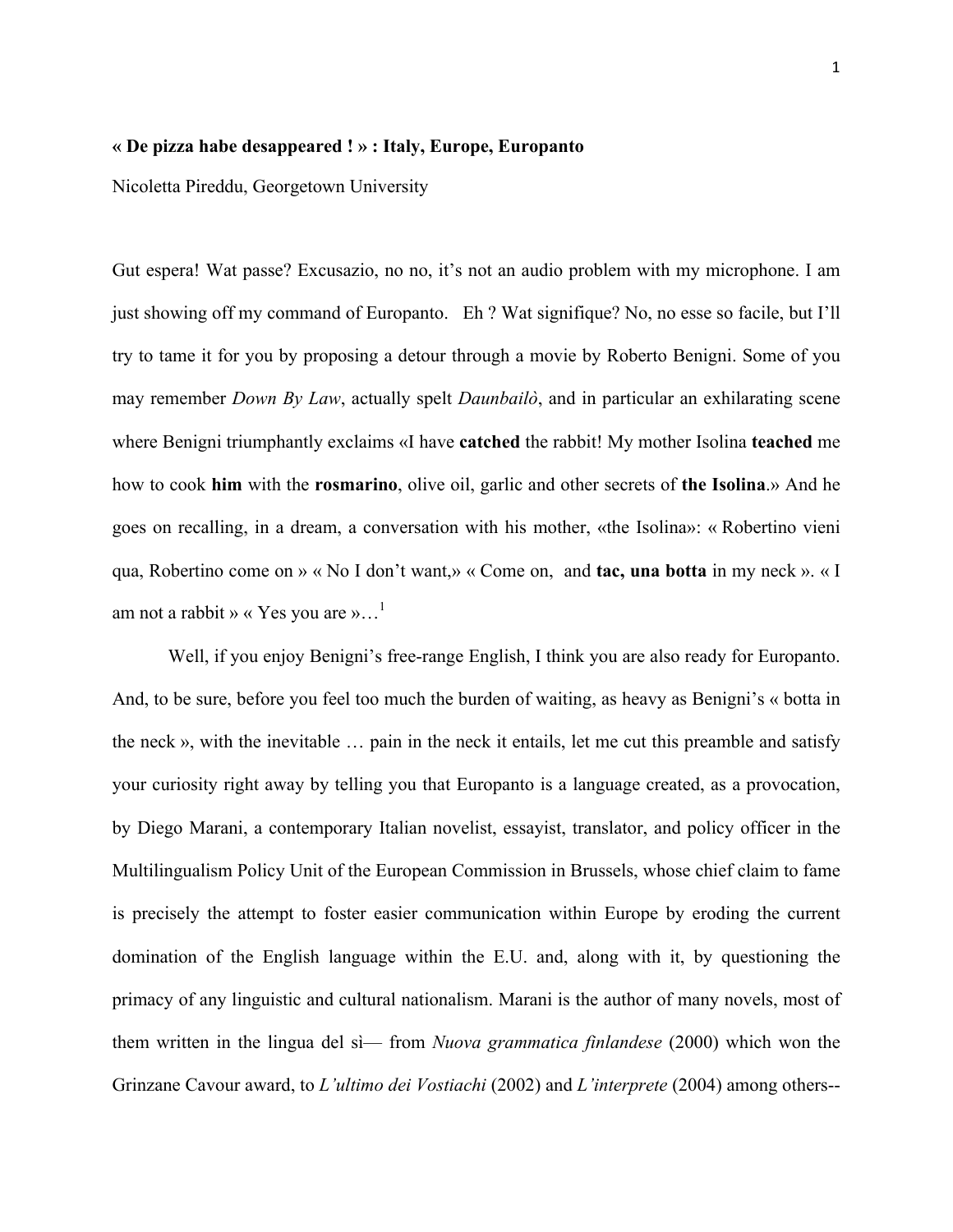but also of a vast array of extremely witty and entertaining sketches in Europanto, originally published in the Belgian newspaper *Le Soir Illustré* and the Swiss *Le Temps*, widely featured on Italian and international media, and in some cases transformed into chapters of an amusing crime fiction, *Las Adventures des Inspector Cabillot*, the first novel written entirely in Europanto and published in 1999. More episodes are forthcoming.

Engaging with translation both in its primary function of linguistic transfer and in its metaphorical sense of a wider politics of carrying across, Marani investigates the possibility of a European consciousness able to reopen the question of identity and cultural diversity upon other premises with respect to the ideological legacy of the Old Continent: from Europe as a monolithic, self-centered locus and idea exported and imposed on the "other" to a complex cultural space in which displacement and difference can move Europe away from its own singularity. As I hope to show, with Europanto Marani can be said to push one step further the so-called provincialization of Europe that cultural critic Dipesh Chakrabarty presents as a way of renovating the European heritage "from and for the margins"<sup>2</sup> of the world, margins which, however, are to be considered in their plurality and diversity, just as different centers, different Europes, materialize from within different colonial geographies. For Chakrabarty, the categories drawn from European thought cannot be simply rejected tout court. They are now considered "both indispensable and inadequate" (*Provincializing* 19) in representing non-European practices and perspectives. Therefore, the European approach has to be diluted in "other normative and theoretical thought" (20) deriving from "other existing life practices and their archives" (20), so as to create "plural normative horizons" (20) specific to particular existences, situations and possibilities.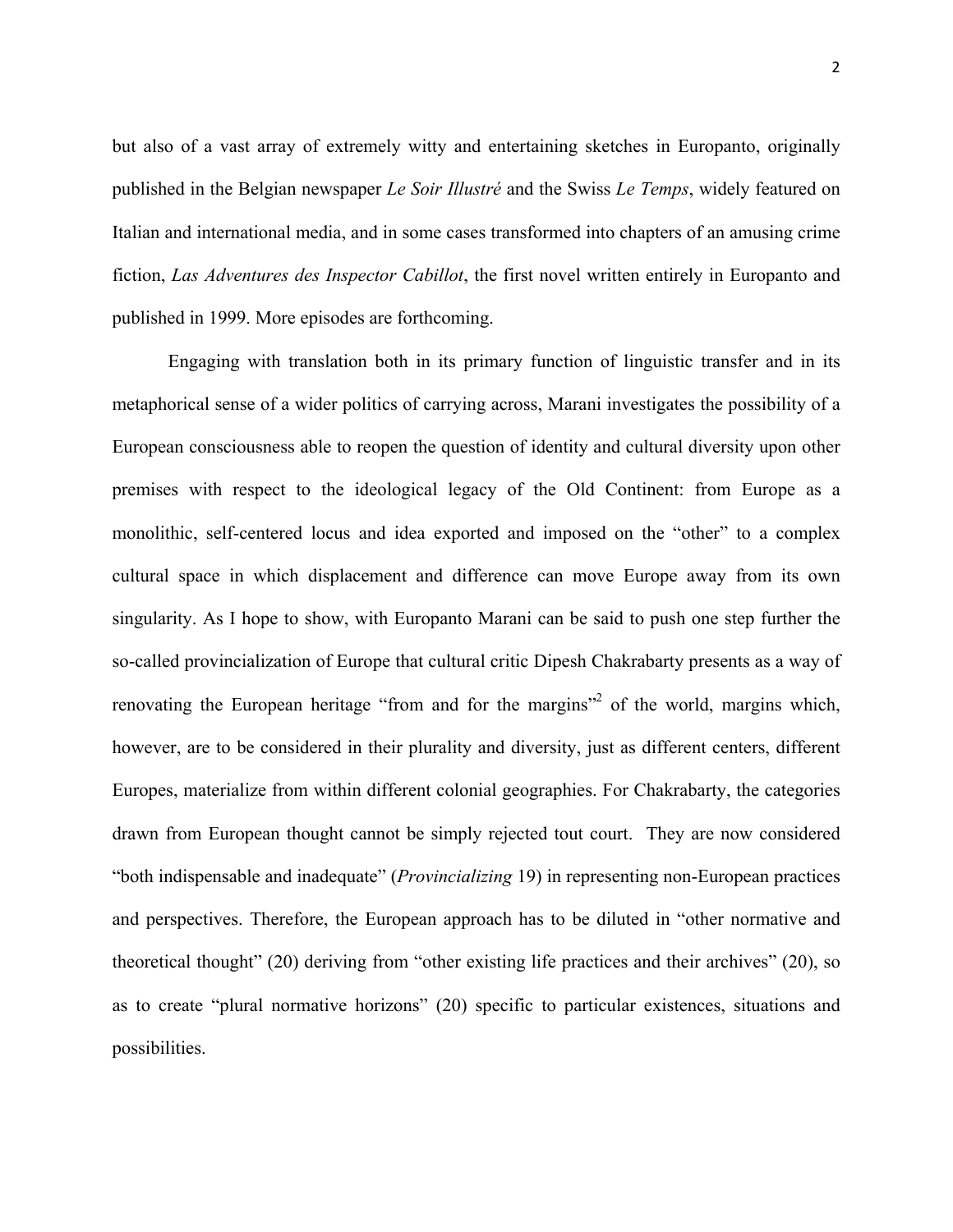For his part, Marani provincializes Europe but from within, by an act of self-creolization. Through a language of his own creation, which embodies a Europeanness in progress, Marani proposes a model of subjectivity in transit within and across the boundaries of Europe that operates in a scenario of linguistic and cultural cross-fertilization conveying the need to build a Europe in which the abstract European identity constructed from above by a socio-political organization like the European Union can work in unison with the individuals' own sense of belonging to a larger and more complex entity, and with their ability to identify with its politics of mobility and multilingualism without disavowing the cultural legacy of their nation-ness altogether.

The comic hyperboles that Marani conjures up in his Europantic vignettes are based upon a textual performance in which form and content work together to address major issues about the construction process of a culturally plural Europe. From the point of view of form, Marani does not simply build sentences as combinations of self-contained words belonging to different national languages and still respecting their individual syntactical and grammatical rules. Rather, he hybridizes words themselves with a blend of translation and invented calques (i.e. loan translations), and fabricates structures that do not correspond exactly to those of any specific national idiom even when he seems to borrow the most effective and accessible portions of them. At the same time, the content problematizes both the ideology of nationness and that of Europeanness by addressing, with irony, major timely topics related to identitarian and cultural idiosyncrasies of individual nations and to equally stereotypical aspects of the European institutional project. For instance, as in "Que viva la Mamma"<sup>3</sup>, in the framework of gastronomy which also works as metaphor for broader ideological standpoints, the problematic vision of Europe-building as an anarchic mélange that erases individual and national traits (in this case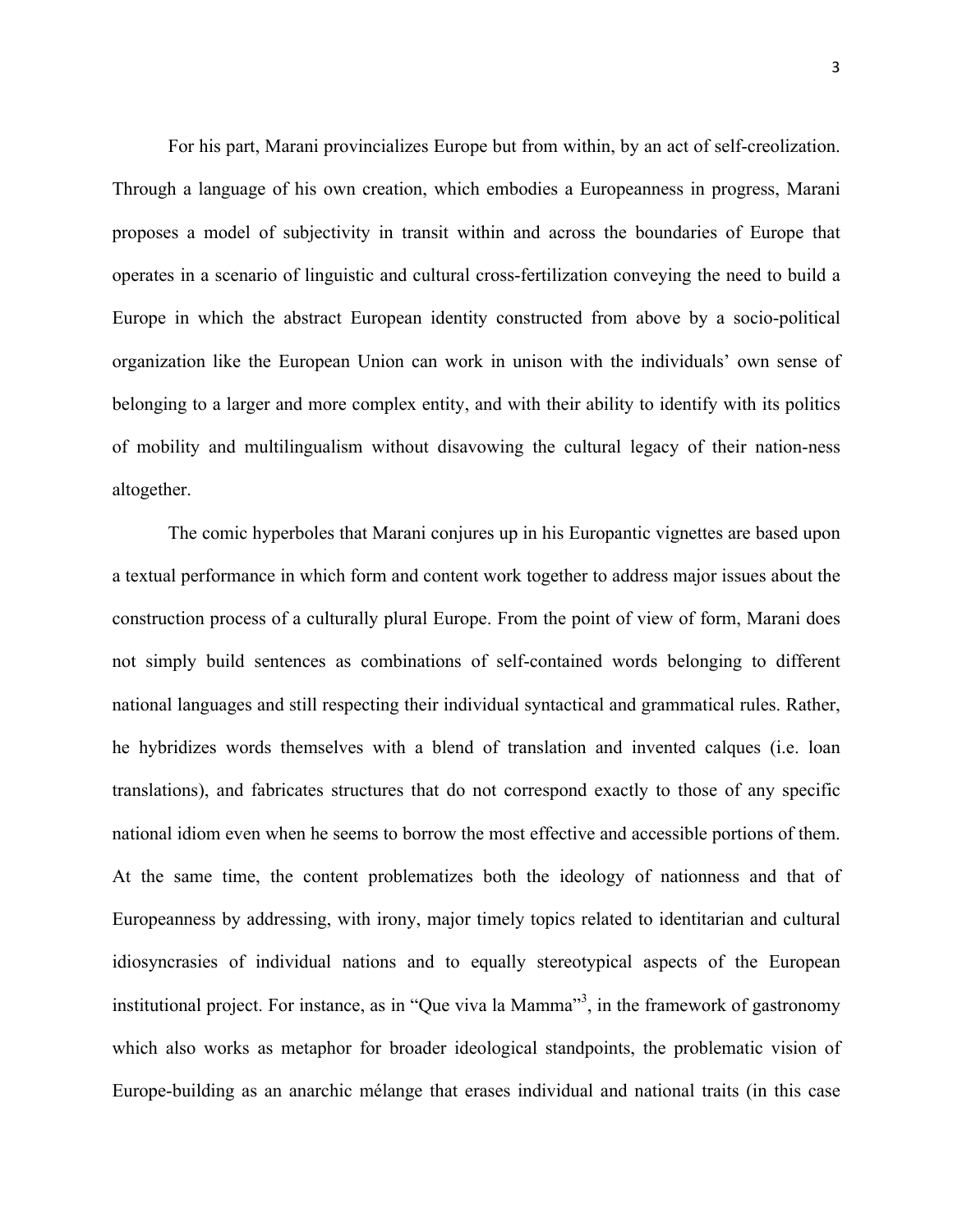symbolized by the fusion and confusion of ingredients that contaminate the authenticity and orthodoxy of recipes) clashes with the rigor of Italian aesthetic standards, here embodied and implemented by the classic, unavoidable "mamma" sent by « De italianse Accademia por Gutte Cucina » "partodo in der mundo donde esse italianse restaurantes» to «taste der sauce (…) check quantos viel eggs esse in der pasta, quanto savourose esse der soffritto, quanto consistente esse der sauce tomate, quanto al dente esse die spaghettos». According to the logic of Europanto, Marani observes, both with languages and with cooking, «es coudde opportune wel sympatische esse de mixe und neue flavours create» but «man must mix wat mixable esse. Alles mixturas esse savourose solo if respecte der harmonia des ingredientes». Therefore «quando somecosa uncorrecte appear» in a recipe, la mamma punishes transgressive cooks, and restores «der gastronomische dogma in alle seine purity».

Another text, "In pizza wir trust"<sup>4</sup>, ridicules what are perceived as the EU's absurd and erratic impositions upon nations' established practices and typical products, and foresees, with equal irony, the classical cunning Italian reaction to such supranational interference. "Eine inopportune europese directive » has forbidden woodfire pizza because it allegedly poses a threat to consumers' health, yet we continue to eat dangerously contaminated food with the EU's blessing. Therefore, « Italianos begin de unterstande que maybe Europe esse nicht der Paradise que ellos imagined, donde alles esse perfect ». However, in this European Union « à la carte », where each state seems to find ways of circumventing Brussels's irrational mandates, the hope is, paradoxically, that this capricious action against woodfire pizza will be implemented, so that Italy can exert the unrivalled art that best connotes its identity, namely, that of infringing prohibitions: "Pizza shal become eine prohibitive merchandise que tu shal habe der opportuntate de taste only in secretas degustationes, als heroine oder ecstasy.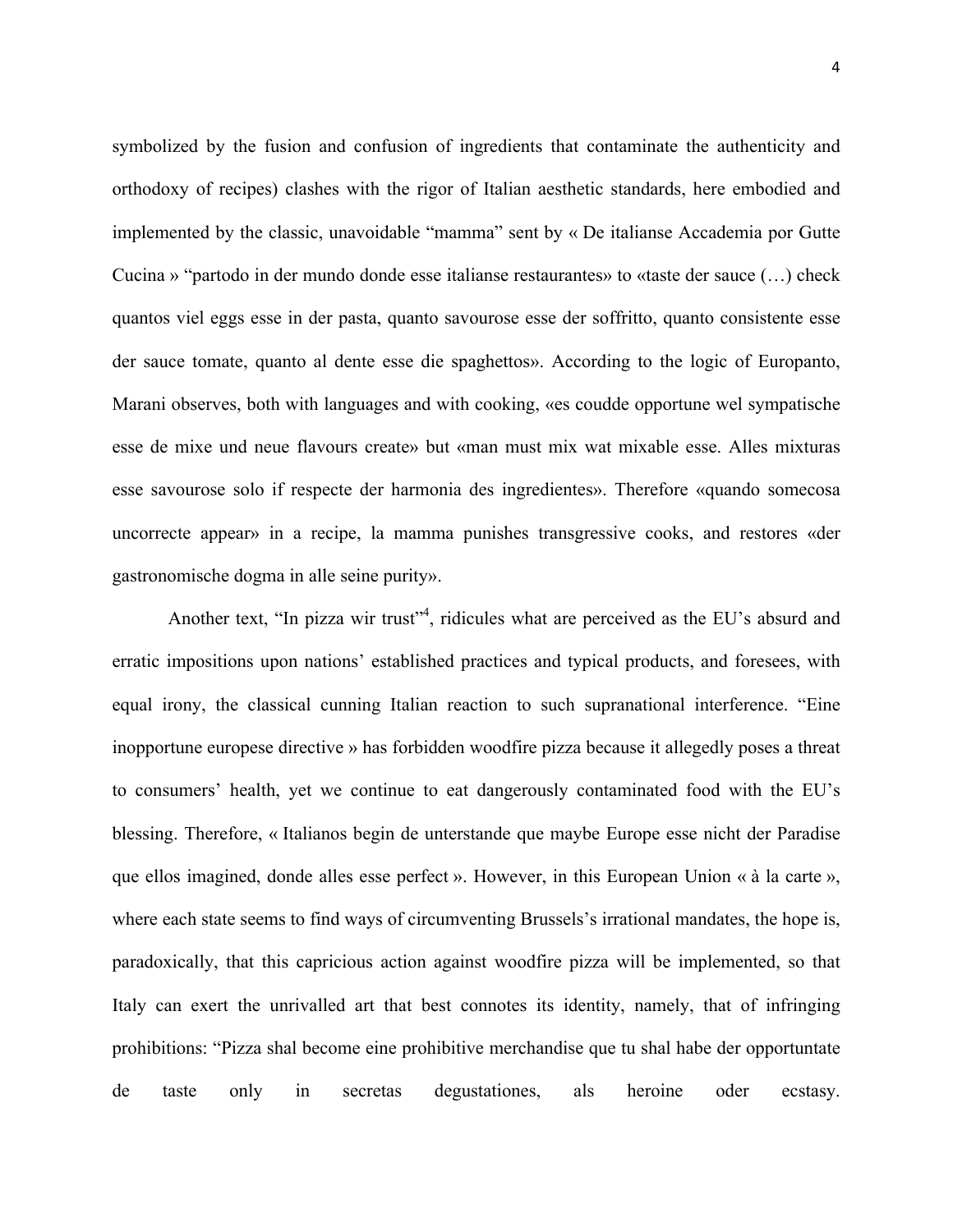Eine gigantische pizza racket shal desvelop partodo in Europa und, als in der tempo van Medicis, die intriguante wel corruptive genius van italianos shal flourish und secretamente dominate toda die europese unione ».

From mere jokes initially circulating only at Marani's workplace, texts in Europanto have now received international attention as powerful and provocative tools for the promotion of an idea of Europeanness according to which national idioms (as carriers of specific identities) merge into a network of relationships with no strict standards or rules. Further elaborating on the anti-authoritarian principles underlying Europanto, Marani goes as far as to claim that Europanto is not even "a language, nor is it intended to become one"<sup>5</sup>. Rather, it is "a linguistic code of contact, a series of guidelines or 'precautions' to be taken" (1) when we wish to communicate without either depending on a specific lingua franca or getting to the opposite extreme, that of a universal artificial language like, for instance, Esperanto (to which of course the term "Europanto" parodically alludes). Marani's discussion of the premises of a universal, neutral international language allows us to grasp the different linguistic and socio-political agenda of Europanto. The "search for a common basis" and for "simple, logical grammatical rules" (2) based upon codified past practices turned Esperanto into an elitist phenomenon, as we can also gather from an amusing BBC interview in which Marani's progressive defense of Europanto clashes with the resentful and conservative attitude of the Chairman of Wales's Esperanto chapter.<sup>6</sup> For its part, Europanto starts from the recognition that at present English is already acting like a sort of universal language and that it is hence necessary to make it implode from within. To "europantize" Europe hence means to extend, creatively, the ownership of a totalizing linguistic heritage to a wider and more diverse pool of subjects, that is, to act upon English in such a way as to grant speakers the freedom to internationalize and contaminate it with words of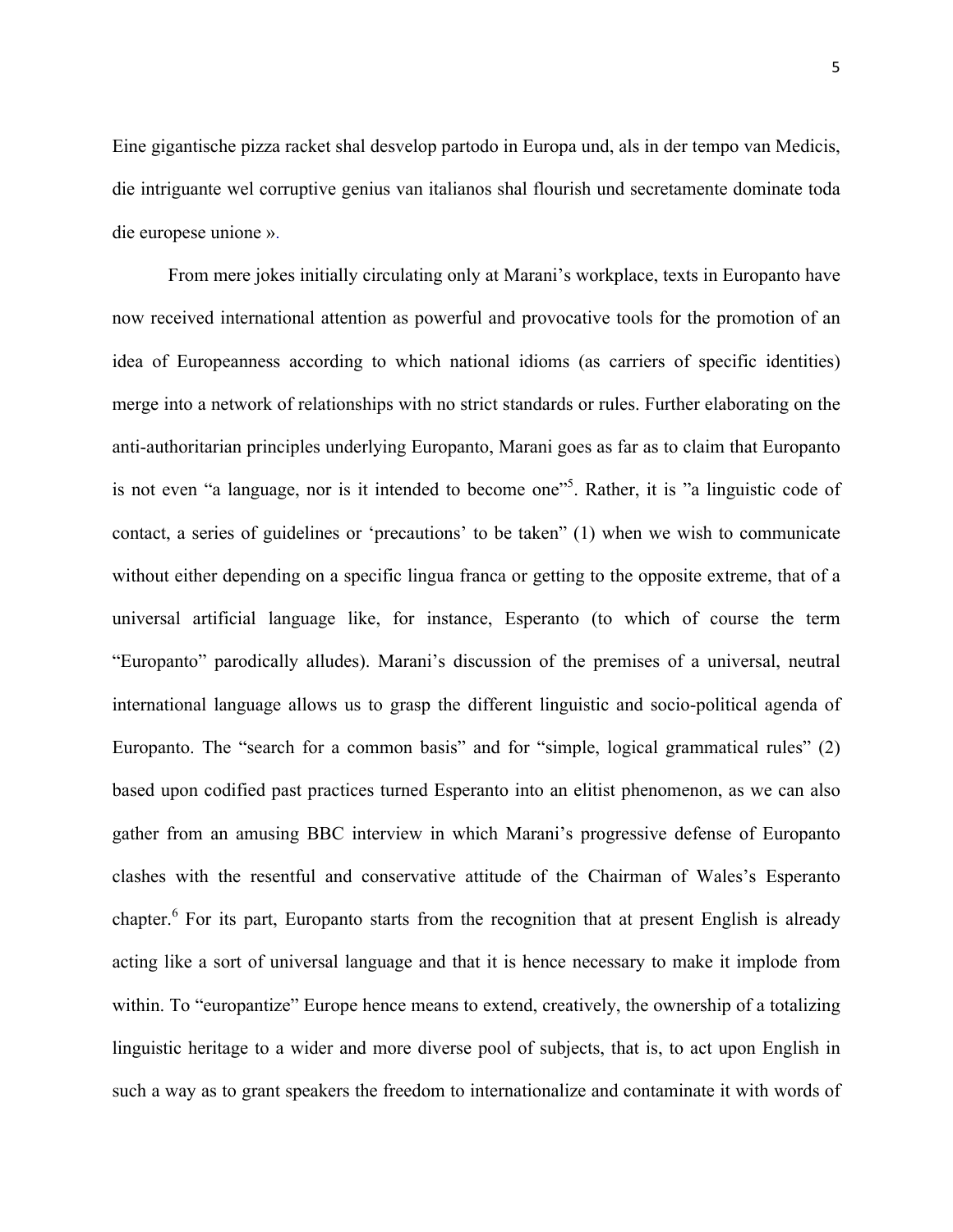their choice, borrowed from other languages and transformed at one's own leisure to facilitate communication.

Marani interprets Europeanness precisely as a form of resistance to a levelling globalism insofar as it sets itself against a linguistic universalization that flattens and depersonalizes expressions by replacing the natural connotations of European idioms with a contrived and standardized code. The "Europantization" of English distinguishes itself from the elitist and inflexible quality of an invented Esperanto because it is a productive process in constant evolution, with rules that, unlike abstract and apriori formulations, emerge only as a result of consolidated practices. Its components are molded upon recognizable linguistic forms used in real life contexts and prevail upon other possibilities through the natural consensus deriving from their more extended use among speakers. We can see this in "De europantica eloquentia," whose title not accidentally echoes Dante's ambitious linguistic agenda in *De vulgari eloquentia*, the extolment of the dignity of vernacular, the popular language ready to replace the loftier Latin as an expressive and literary medium. In a similar, more provocative way, Marani tells us that languages never die. They transform and multiply themselves into other languages, with their respective cultures, and Europanto intends to synthesize their richness and liveliness: "Om Europanto<sup>™</sup> te speakare, tu basta mixare alles wat tu know in extranges linguas. Wat tu know nicht, keine worry, tu invente". And you invent it precisely as an individual performance not based upon systematic study but just stemming from your personal creativity. Marani's creativity has gone so far as to come up with a Europantic version of the French national anthem: « Vamos enfantos del Europanto/wir zal Englanto speakare not/ (…) Europantons, Europantons/ eine impura lingua confonde l'anglofon ! »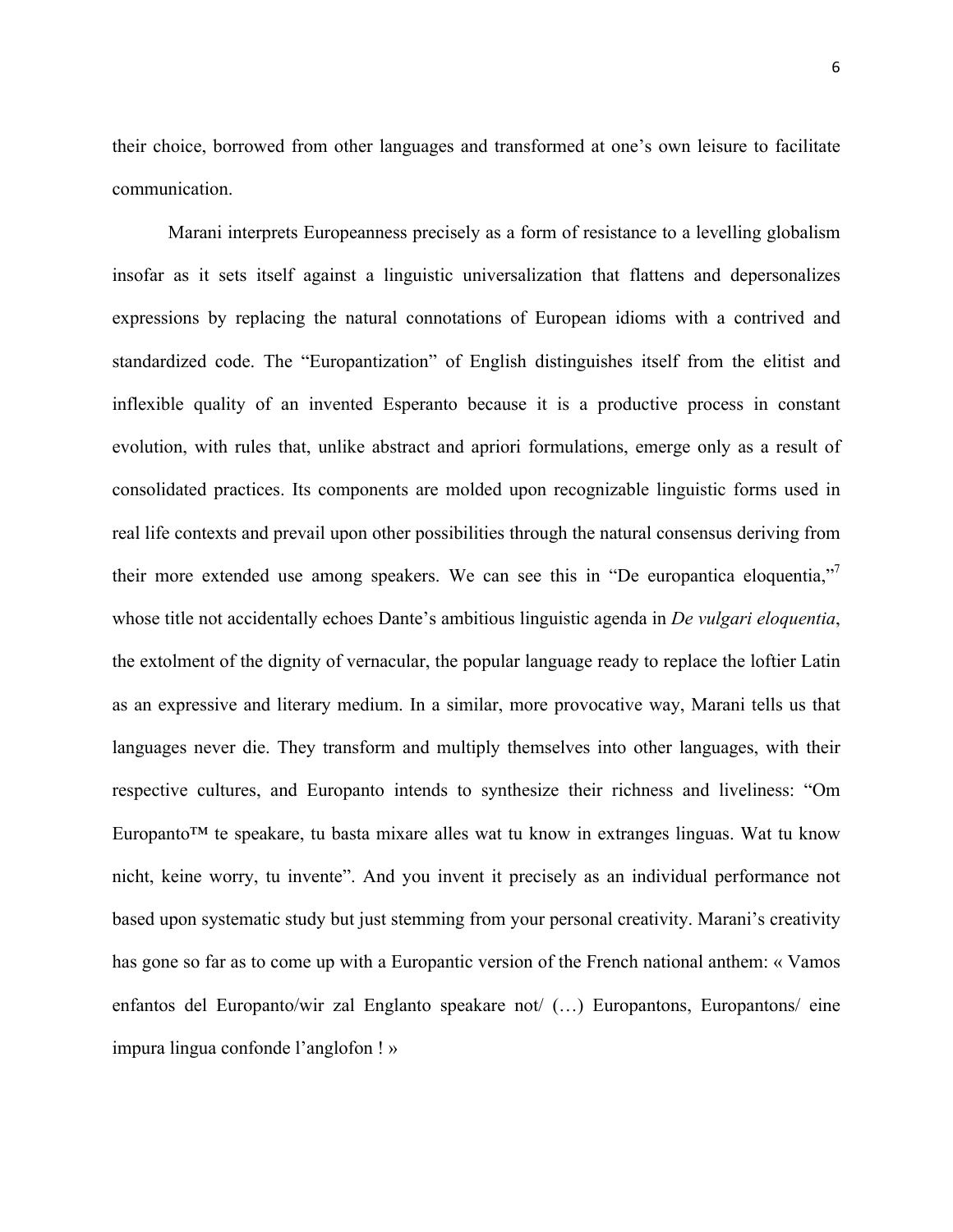This sort of purported linguistic democratization encouraging free rearrangements of European idiolects is reinforced by the issue of pronunciation in Europanto. The awareness that, due to the endless combination within this verbal melting pot, original sounds cannot be preserved, leads Marani to simplify the process by inviting speakers to pronounce words as they are spelt. Likewise, discussing the kinds and positions of accent marks in Europanto, Marani gives total freedom to individual users and, as a final joke, even leaves readers a small stock of various accents from which to choose.<sup>8</sup>

Beyond simple mockery, these standpoints suggest what cultural anthropologist James Clifford presents as "strategies for resistance and innovation within and against global determinations"<sup>9</sup>. The agenda behind Europanto articulates the "potential subversion of nationality" that Clifford ascribes to diaspora as a model for cultural hybridity "sustaining connections with more than one place while practicing nonabsolutist forms of citizenship" (9). We could argue that the open pluralism of Europanto is born as a social phenomenon, as a communitarian linguistic and identitarian possibility, even though it cannot be neglected that Marani's linguistic operation is not totally exempt from an elitist and hierarchical stance. For instance, despite its allegedly liberating agenda, Europanto is fully accessible only to readers with a grasp of several foreign languages, and its composition also tends to privilege the most frequently used European languages to the detriment of less common ones, hence not fully abating barriers within European national traditions. Keeping these caveats in mind, we can nonetheless save the non-hierarchical nature of Europanto when we consider that its use does not depend upon an act of translation as a movement from an original text or word considered as the repository of truth or the embodiment of a norm. Rather, it could be argued that the creativity allowed by Europanto abolishes the normativity of translation tout court. There are no more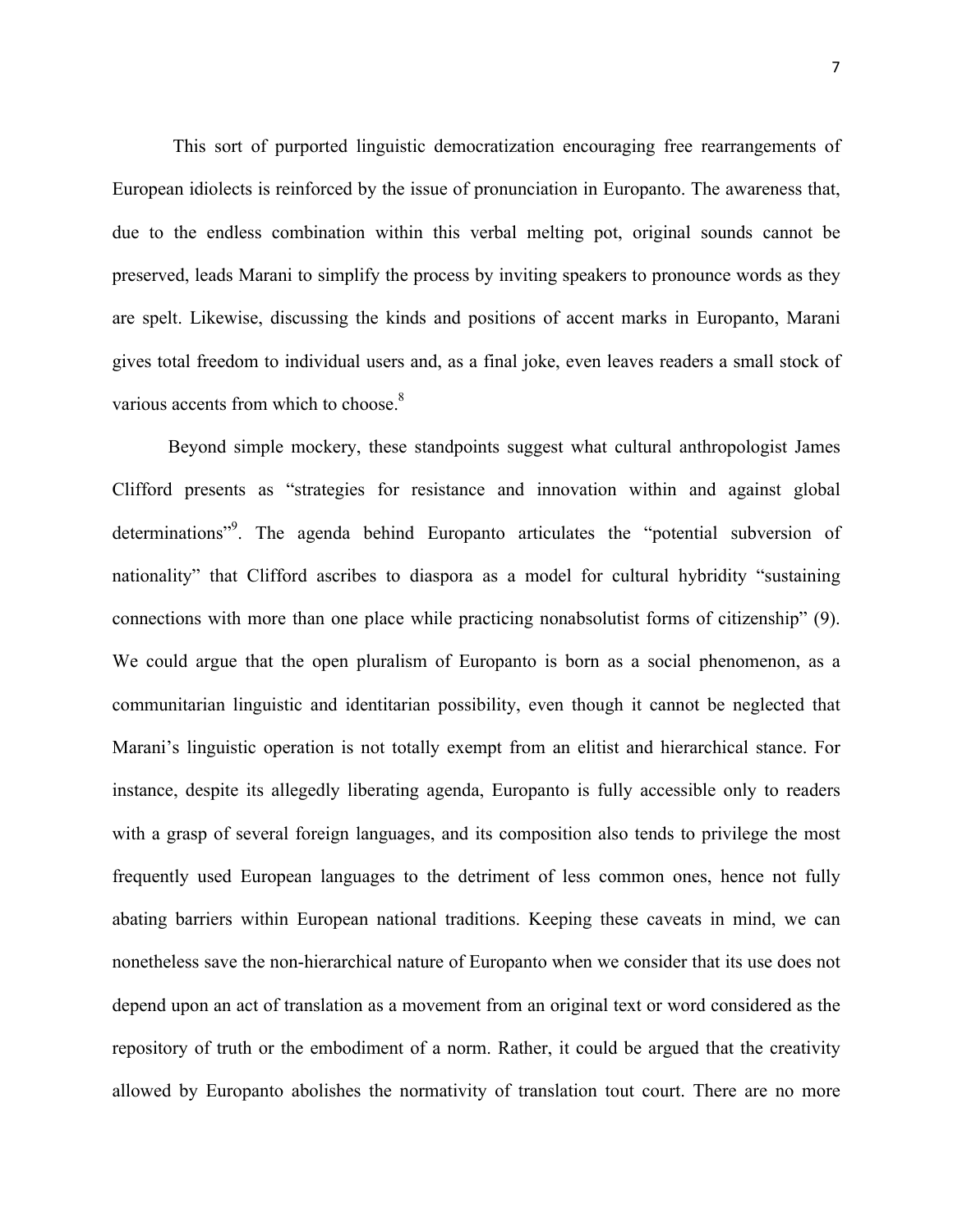standards, only individual renditions of a code that is constantly in the making, with no debt towards previous authoritative sources.

The apparent Babelization accomplished by Europanto does not intend to lead to the chaos of communicative anarchy or to mask a normative linguistic artificiality as alleged naturalness. Rather, it wants to denounce the ideological character of the purity of languages (as absurd as the purity of race, for Marani) and of their connection with ossified nations and identities.<sup>10</sup> If, from a means of conquering democracy, the nation state has become a hindrance to the formation of wider cultural communities, what Europe can do (and what Europanto tries to do) according to Marani is to promote communication against all odds, thanks to mediation and relativization. Linguistic alienation, therefore, becomes a positive, constructive process of selfestrangement aimed at overcoming misunderstanding and diffidence, and not tainted by the disenchantment for an alleged lost sense of locality.

These reflections on linguistic normativity in Marani's "Europantic" philosophy have equally paramount geopolitical implications. They reveal that national sovereignty itself lacks natural foundations and does not reflect the European subject's spontaneous aggregative impulse and sense of belonging. Therefore, it is only by no longer looking at the world through the distorting lens of one's own national state that, Marani claims, the frontier can turn from that sacred and inviolable demarcating line which generated violent wars between states to a symbolic administrative limit that can and should be overcome ("Crimen"). The new European subject epitomized by Marani's Europantic speaker is itself a mobile frontier, and each subject can be said to embody a frontier in a specific and individual way. The frontier, in other words, appears no longer as a static and localizable delimiting line. It is rearticulated as a condition of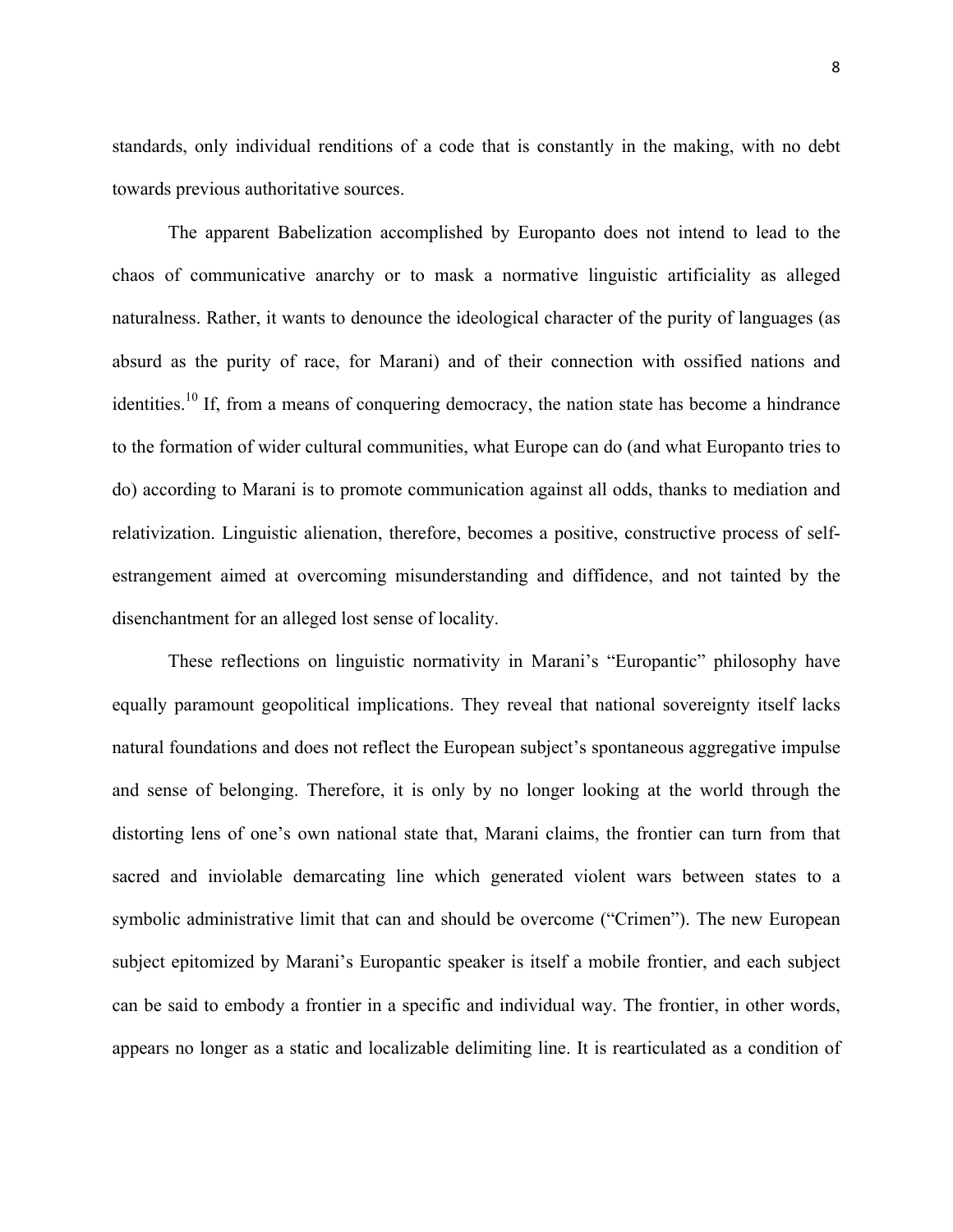continuous movement, as a linguistic and territorial displacement that informs the subject itself,

In light of this politics of mobility inaugurated by Europanto, any ideological usage of language in favor of nationalism is for Marani a veritable crime ("Crimen"). The future of Europe, he claims, must be intermixing, not the safeguard of localism, and even languages should be allowed to evolve and die instead of being fanatically and artificially kept on life support in isolation. However, this deterritorialization of languages in the configuration of Marani's Europeanness does not endorse absolute drifting but rather reinstates the importance of situatedness. Indeed, just as, at the level of form, the traits of individual European languages survive in Europanto, at the level of content Marani's vignettes keep national clichés recognizable, although they are comically manipulated and inserted in a wider context in which the Europantization of national languages goes hand in hand with the Europeanization of national consciousness. As the piece "Euroarmada"<sup>12</sup> on the creation of a European army shows, despite awareness of the obstacles that hinder that ethics of reciprocal understanding and the attempted elimination of cultural and ideological frontiers, the linguistic performance in Europanto is a concrete assertion of the feasibility of the project of a new European humanism through a constructive Babelization.

in a shift from *having* borders to *being* a border, to borrow Étienne Balibar's observations.<sup>11</sup>

In order to obtain worldwide visibility, Marani ironically claims in « Euroarmada », Europe needs an army, but there is a problem with commands: it takes too long to order to shoot in all European languages :" Feuer, Fire, Feu, Fuego, Fuoco, Vuur, Tulta, Fogo, Fyre, Pyros, Fyr! " and not even weapons themselves speak the same language : " Boom, Boem, Bùm, Boum, Bòm ! "Europanto, of course, would offer a practical solution but unfortunately (or fortunately) it has no word for the order to shoot. A way out would be to mime the orders, but, as you can see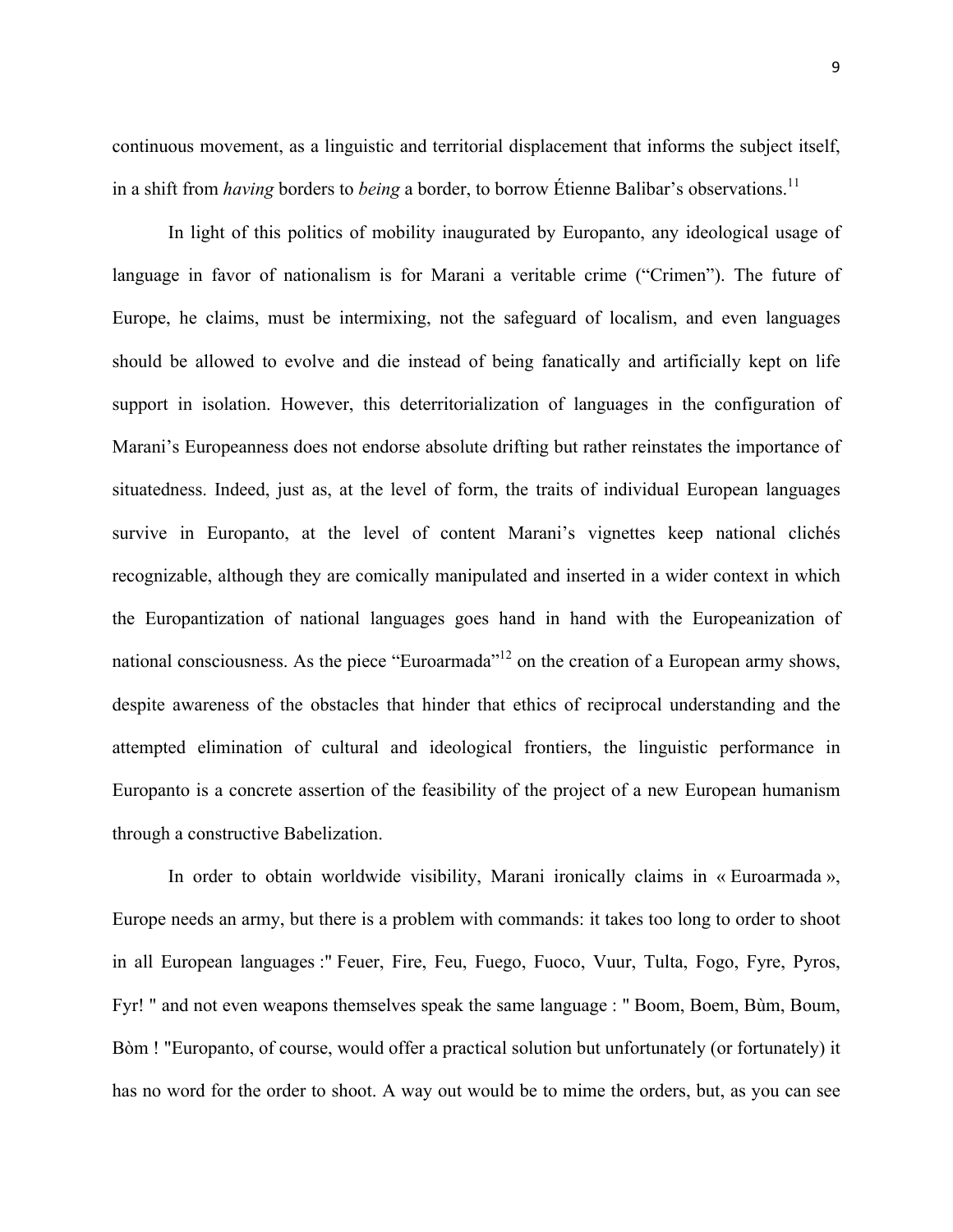in the entire vignette, this is also far from ideal. As well emerges from this context, the linguistic policy of Europanto also constructs a particular European reality that fulfils the wish for specific values of which Europe should be a carrier—in this case, cooperation and non violence.

In Marani's creative production, the expressive unification that Europanto offers is embodied by the protagonist of the various fictional episodes collected in Marani's detective fiction *Las Adventures des Inspector Cabillot*. "Inspector Cabillot est el autentiquo europeano polizero qui fighte contra el mal por eine Europa van pax und prosperity donde se speake eine sola lingua: de Europanto" (*Cabillot* 29). Moving among various European national and cultural contexts, Cabillot makes all those spaces his own through his agency in motion, hence turning national cultural practices into multiple expressions of a unique, albeit composite, reality. The inspector has to solve urgent issues that affect his European scenario and that also connote wellknown chapters of various European national histories. Be it money laundering, mad cow – pardon ! « Demente Bovine » -- disease, mafia or toxic waste disposal, each of Cabillot's investigations and solutions is a new piece towards the completion of the European mosaic, insofar as the search for a solution to crimes is also a search for a higher degree of Europeanness, promoted by those communal problems.

And, of course, in *Las Adventures des Inspector Cabillot* there is also the option of attending courses on European political matters with a stage option in different countries. How about a two-day Studievakanzie packet « O Sole mio » « chez der italianse mafia »? Yes, « Sejourne ann (…) main prison in individuale cell, mit TV satellite, mobilo telefono, frigobar, escort muchacha oder muchacho, revolvero cum six cartuccias. Complete pension, todo compriso sauf el anti-projectile gilet » (*Cabillot* 155). The packet includes many amenities, such as a visit to « una droga raffinerij mit degustatio op place. Primero sniffo gratis (…). Für la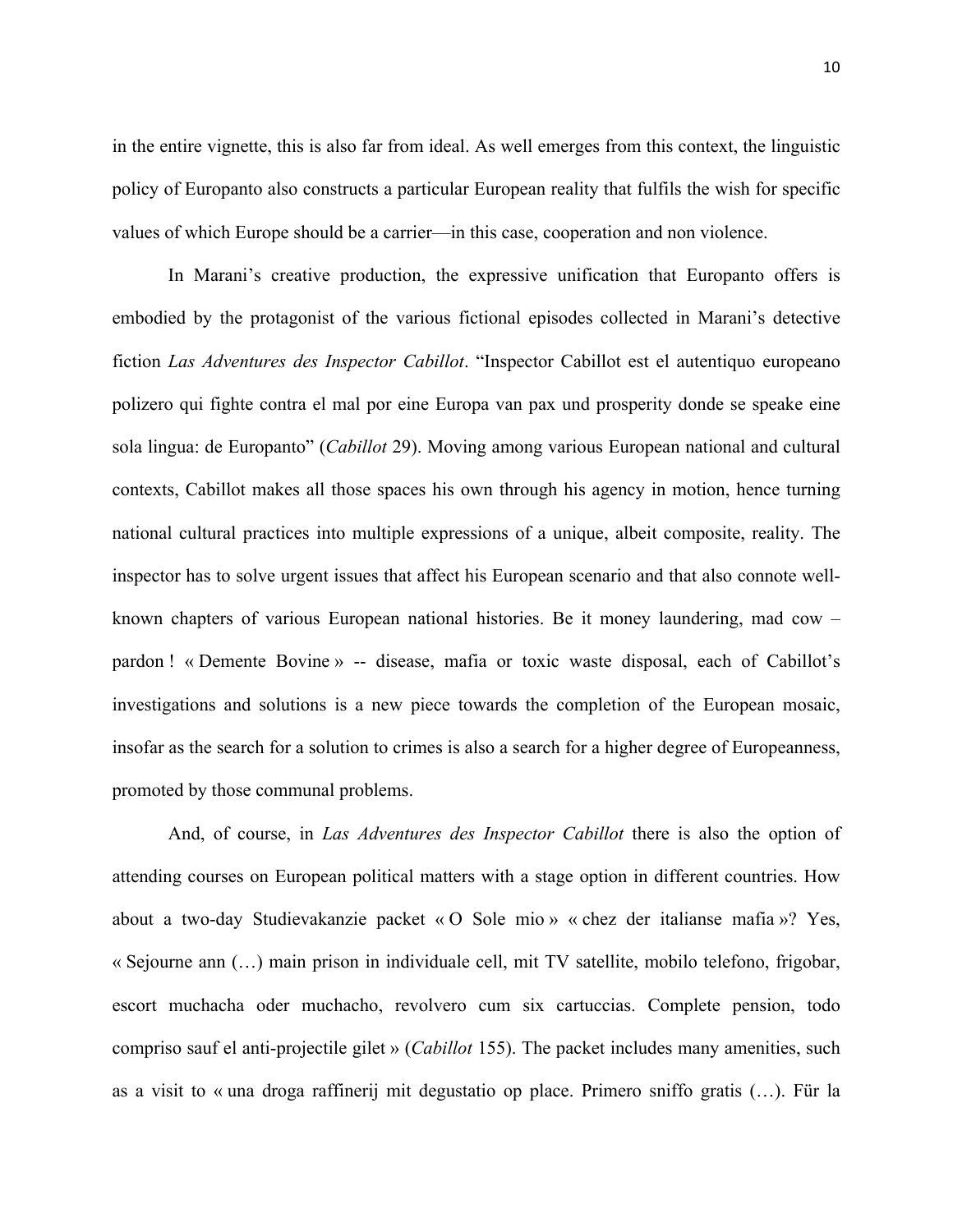heroina, Du must your propre seringa nemen » (156). Then, after the final sound and light effects of a shoot-out with the local police, you fly back to Brussels with « contrebande zigaretten gratis op board »  $(157)$ .

Cabillot's linguistic and geographical movement changes the perspective from a national to a European point of view, precisely as Marani advocates in his articles, by breaking the deforming lens of homeland. National life is seen from Brussels, not accidentally selected as "de europeana capitalcity" (*Cabillot* 45), where, symptomatically, the first European policeman resides. Yet Brussels is not portrayed as a sort of originary and privileged site of self-sameness. Rather, it is the spot from where pluralism and multiplicity emerge and spread without a prevailing norm, in line with Cabillot's and Marani's vision of the European condition.

The narrator of Cabillot's adventures here raises the issue of the existence (or lack thereof) of a European consciousness and model of citizenship as the living evidence, from below, of that transnational construction that the European Union has erected from above at the political and administrative level. And he locates in language the *poietic* and *poetic* factor able to promote this new identity. For the moment, the narrator claims, Inspector Cabillot is the only authentic European, who meditates on how much is still needed « ut Europa finalmently unita make » (*Cabillot* 70) and who hence prompts the narrator to adjust to the snags in the European design the more hopeful claim on Italy's nation-building process attributed to D'Azeglio « L'Italia e' fatta. Ora bisogna fare gli Italiani » : « before de make Europa, one shoudde hadde de Europeanos maked » (*Cabillot* 70). But for his part, Cabillot sets Europeanness in motion through the linguistic and territorial dynamics of Europanto, which reconceptualizes identity as a horizontal and relational movement across languages and places, and hence breaks away from the confinement of the nation as a fiction of cultural homogeneity.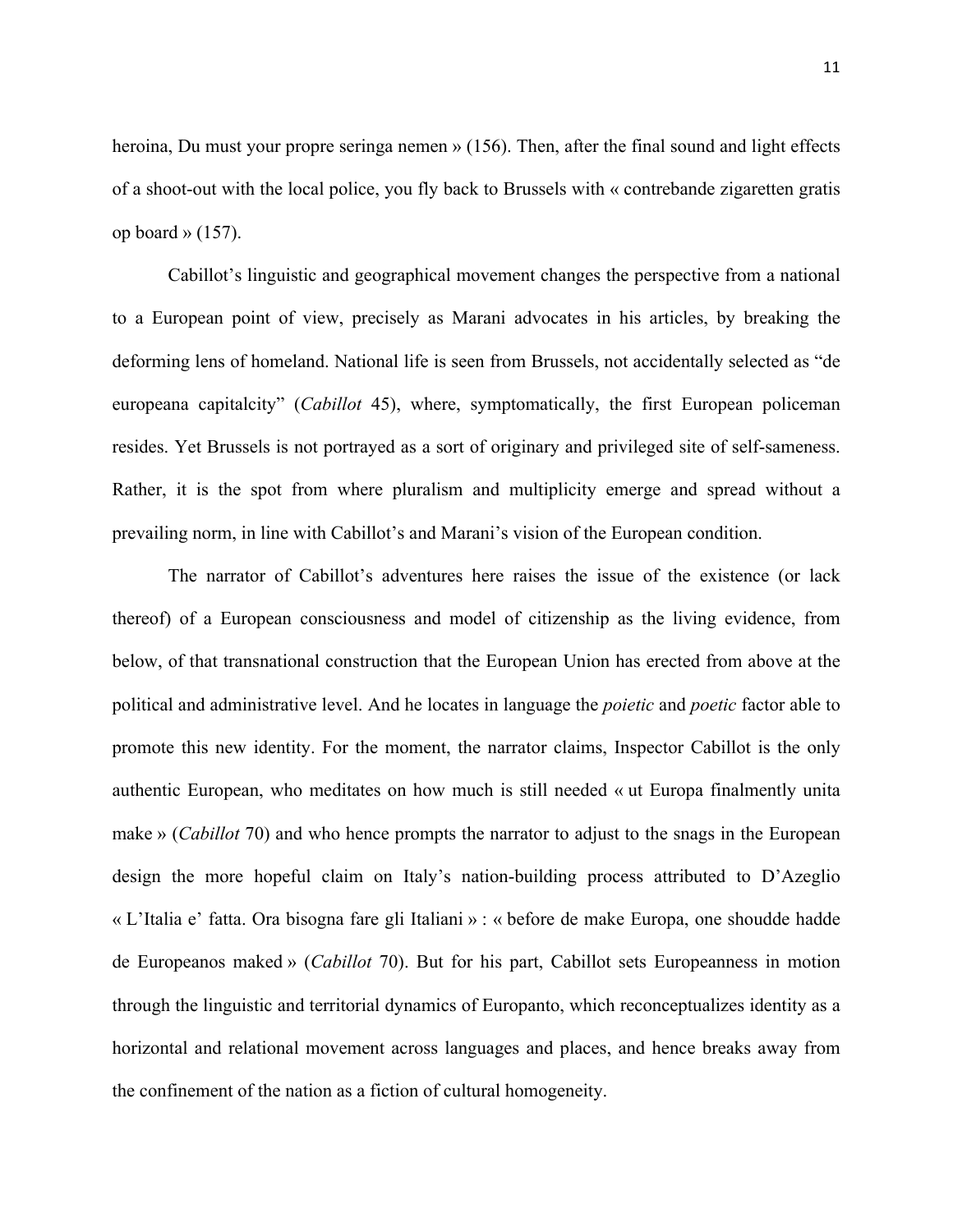Interestingly, the geopolitical and institutional backdrop of Marani's Europantic performances has evolved with time. In more recent vignettes, which Marani included in his volume *Come ho imparato le lingue* [How I learned languages], the Europe of Cabillot has become the « Libera Linguistiche Republica des Europantide »'(140), an island in the midst of the Linguistic Ocean, whose capital is no longer Brussels but, rather, Europantopol. The birth of this free republic, significantly, dates back to the glorious 1848, the year of major European political revolutions for the creation of nation states. In this case, the revolt targeted the tyrannical regime of the « Grammaticale Inquisitione » (141-2). Against its unbearable grammatical rigor, masses of speakers marched in the streets, shouting all possible mistakes in all languages, and ultimately built a gigantic tower of Babel celebrating human mutual understanding, tolerance and creativity.

The triumph of multilingual freedom and diversity in Europantide substantiates Marani's conviction that human reality is too complex to be expressed by only one idiom, and that languages, far from being the property of states or academies, belong to speakers and learners who should treat them like musical instruments, with rules and tonalities to be respected, sure, but not with the obsessive aim of becoming part of an orchestra. There are languages that can be perfectly learned and other ones that each of us speaks more superficially, yet, Marani continues, what matters is to conceive the knowledge of multiple languages as a normal condition of European citizens, and even as their identitarian hallmark.<sup>13</sup> Not accidentally in Europantopol, speakers of just one, pure, national idiom survive only in a linguistic zoo, in cages with « sein ethnische caracteristique » (*Come ho imparato* 133). For instance, the French are in a miniature Paris and before speaking they always check the dictionary for each word ; the Belgian are two couples, one Flemish and one Walloon, and speak to each other with subtitles ; the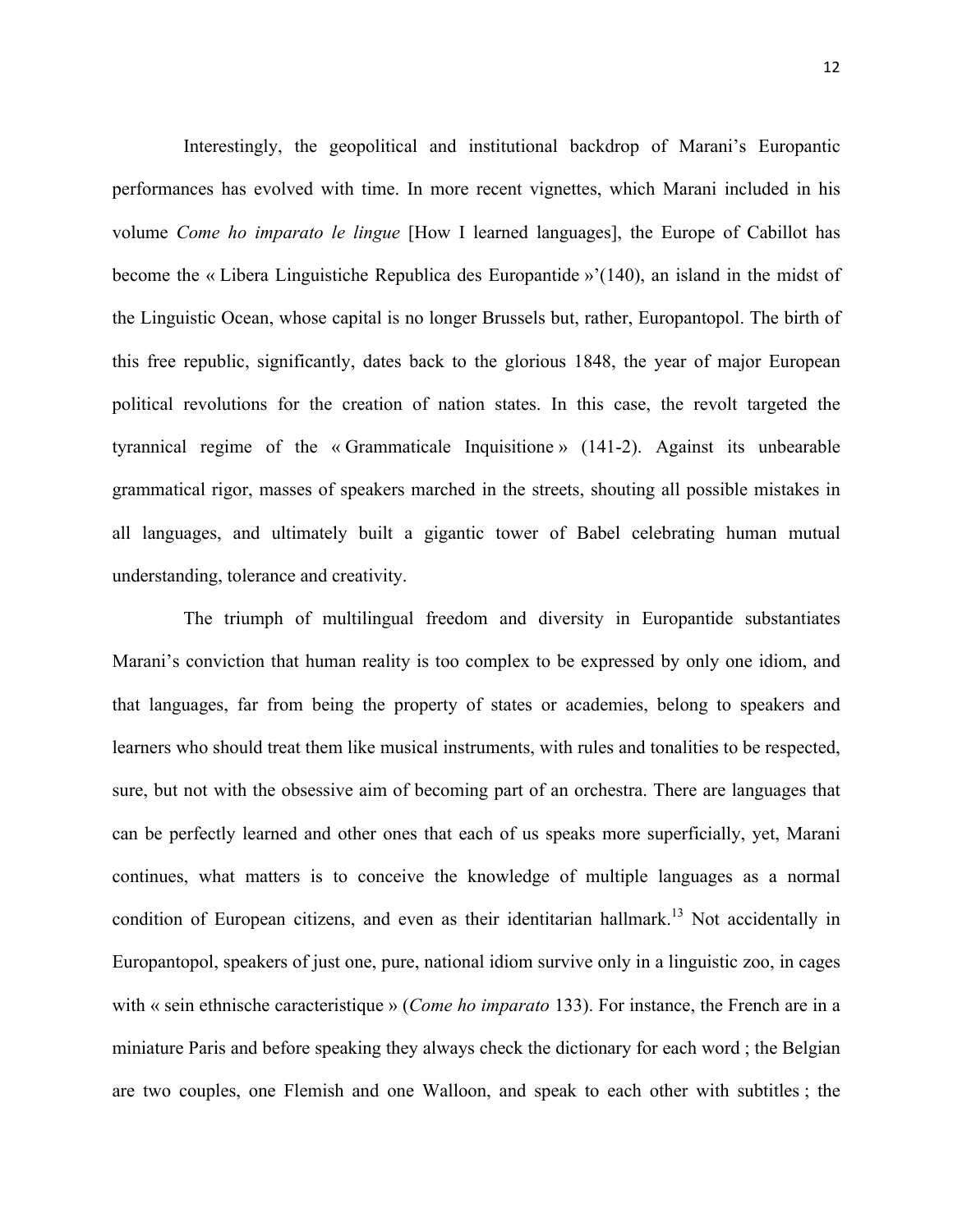Germans are one couple per Land and speak to one another only in federal hours. But there are some who look at one another without speaking while they are preparing their different wurstel « und sippingante der same bier mit differentes names op der bottle » (134) ; the Italians are one couple plus their respective mammas and many dishes for the best « matrimoniale quarrels » (134). They live « in eine grosse kitchen mit televisive apparat siempre on » (134).

But of course, once we leave the zoo, both in fictional Europantide and in real Europe, authentic mammas, genuine pizzas, and other typical features of the Italian family and social dynamics must increasingly come to terms with alterity, and some of Marani's work in progress - -the vignettes in the series "L'Italia spiegata agli stranieri" (Italy explained to foreigners) targets precisely the Belpaese's difficult encounter with the other within its own homeland. With his unmistakable irony, Marani describes, for instance, the "Andronaute", that is, a child attending the prestigious ethnic school Andro to be trained in the most selective racism. He will hence learn "comme distinguishe eine rumeno from eine romano, eine calabrese from eine calabrone,  $(...)$  eine cinese from eine ticinese."<sup>14</sup> Not surprisingly, the Andro school in Marani's witty imagination is the perfect feeder for the Northern Ligue University.

Therefore, to conclude, in Marani's Europantic world « [d]e pizza habe desappeared » (*Cabillot* 100) to a certain extent, because the monolithic portrait of Italian-ness (as of any other national identity) based upon typical if not stereotypical elements, emerges as insufficient and fictional, even though, as in the case of words in Europanto, national cultural icons are still recognizable. Europanto envisages a regeneration of the European power of symbolization through linguistic and cultural grafts, presenting border crossing as the writer's existential condition, and suggesting a shift from a *monadic*, self-identical Europe to a *nomadic* Europeanness modeled upon linguistic dislocation and errance. However, Marani also alerts us to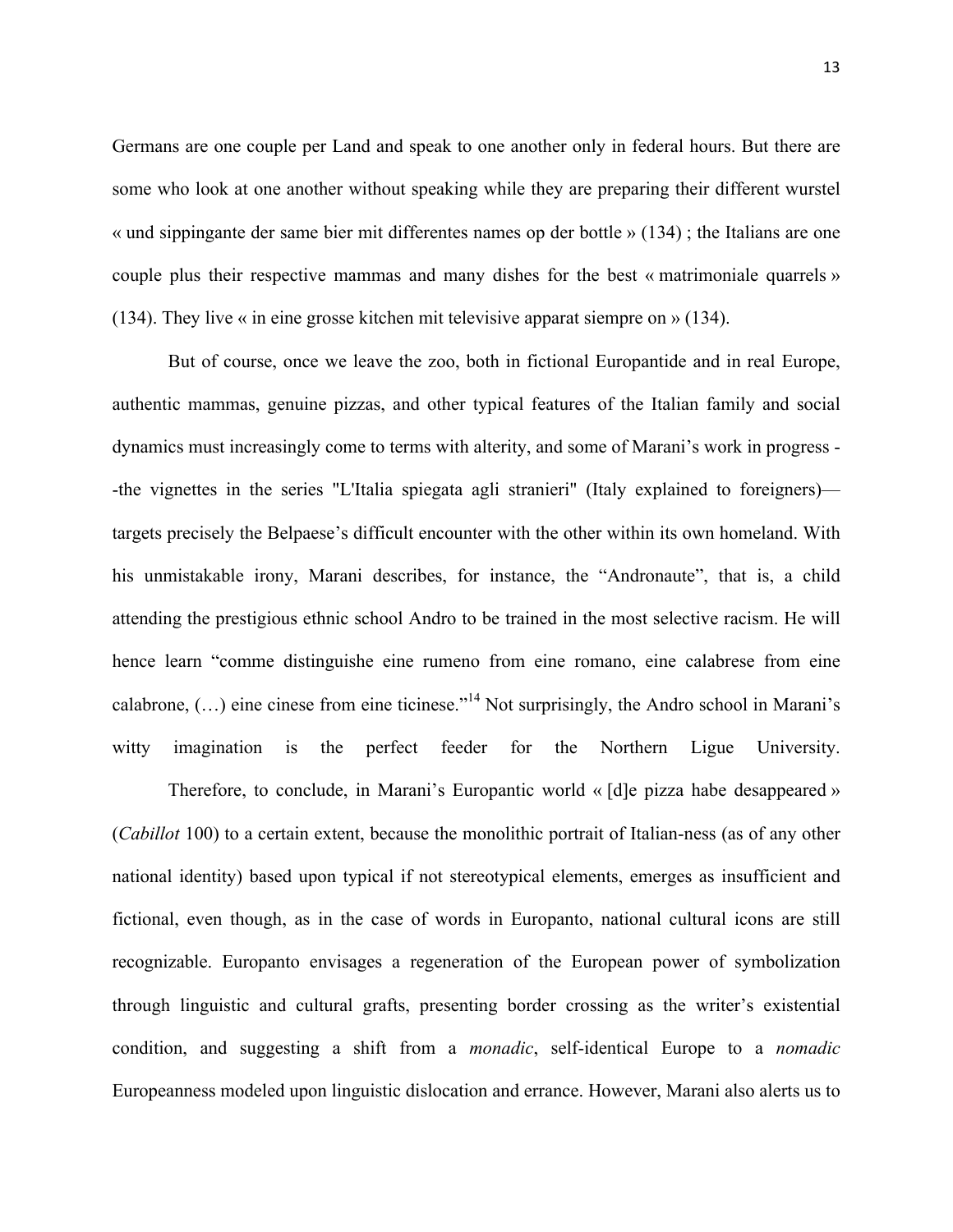the risk of turning transnational cultural landscapes into homogeneized systems that neglect the situatedness of phenomena. Europanto hence sketches an antifoundational middle ground between the absolutist singularity of the national community and the hegemonizing generality of globalization. As it promotes relationships of identification across frontiers, rather than predetermined, self-contained identities, Europanto also shows that the porosity of European geographical, linguistic, and conceptual boundaries does not imply radical erasure of borders but rather their redefinition as lines of contact that reshape identity as alterity, marked by a difference within itself.

Marani hence substantiates the claims of another Italian contemporary writer immersed into cultural pluralism and linguistic hybridity, Claudio Magris, who, having filtered his italianità through the experience of the border, claims that the frontier is a necessity precisely because without the distinction it provides there would be no identity and no form, no individuality and no real existence. Because the frontier is itself form and hence also art.

Grazie beaucoup, muchas thanks, viele merci, moltissime danke. And if you wish to « manducate or savourate eine glas of weisse sweete petillante vino » we'll have a small reception to reward your patience, right after the Question-and-Answer period. <sup>15</sup>

## **NOTES**

""""""""""""""""""""""""""""""""""""""""""""""""""""""""""""

<sup>&</sup>lt;sup>1</sup> Daunbailò [Down by law] (1986), directed by Jim Jarmusch, interpreted by Roberto Benigni, Tom Waits and John Lurie.

<sup>2</sup> Dipesh Chakrabarty, *Provincializing Europe* (Princeton: Princeton UP, 2000) 16.

<sup>&</sup>lt;sup>3</sup> Diego Marani, "DE EUROPANTO BRICOPOLITIK: Que viva la Mamma!" http://www.europanto.be/euro10.html#480 [Last accessed December 6, 2010]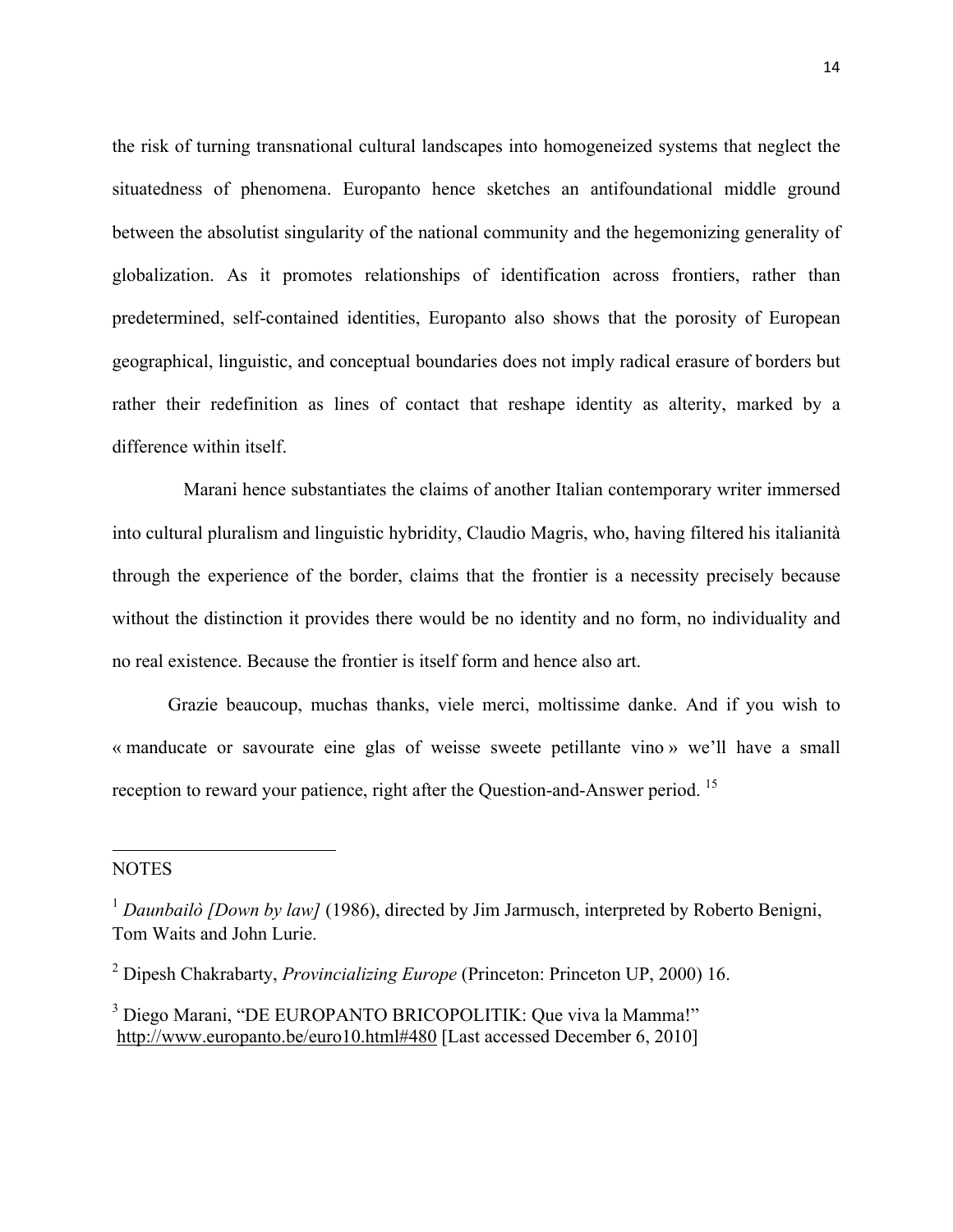<sup>4</sup> Diego Marani, "In pizza wir trust", http://www.europanto.be/euro12.html#660 [Last accessed December 6, 2010]

<sup>5</sup> Diego Marani, "Europanto. From productive process to language", *Mediamatic* 9 (4), 1999:1. http://www.mediamatic.net/article-5694-en.html [Last accessed December 6, 2010]. More recently, in *Come ho imparato le lingue*, Marani defines Europanto not as a language but as a game ("l'europanto non e' una lingua ma un gioco") and provocatively claims that anything can be acceptable to build a Europantic vocabulary—from soccer players' names to car makes, restaurant menus and advertising—and foster understanding. See *Come ho imparato le lingue* (Milano: Bompiani, 2005): 126-27.

<sup>6</sup> "Linguistic virus let loose on English" http://news.bbc.co.uk/2/hi/europe/220511.stm [Originally published Monday November 23, 1998. Last accessed on December 6, 2010]

<sup>7</sup> Diego Marani, "DE EUROPANTO BRICOPOLITIK: De europantica eloquentia" http://www.europanto.be/euro3.html [Last accessed December 6, 2010]

<sup>8</sup> Diego Marani, *Las Adventures des Inspector Cabillot* (Paris: Mazarine, 1998): 11.

<sup>9</sup> James Clifford, *Routes. Travel and Translation in the Late Twentieth Century* (Cambridge: Harvard UP, 1997): 9.

<sup>10</sup> Diego Marani, "Es un crimen hacer de la lengua un element ideologico," http://elmundolibro.elmundo.es/elmundolibro/2005/02/08/narrativa\_extrangera/1107880862.htm l [Last accessed December 6, 2010].

<sup>11</sup> Étienne Balibar, *Politics and the Other Scene* (London: Verso 2002): 89.

12 Diego Marani, "Euroarmada" http://www.europanto.be/euro14.html#820 [last accessed December 6, 2010]

<sup>13</sup>Diego Marani, "Langues et creativité: un parcours à moitié biblique et à moitié fantastique," *Expolangues*, Paris, January 17, 2009 : 6.

http://ec.europa.eu/education/languages/news/expolangues17jan09/diego-marani.pdf [Last accessed December 6, 2010].

<sup>14</sup> Unpublished text, kindly provided by the author.

<sup>15</sup> My warmest thanks to Diego Marani for his generous and encouraging exchanges about his Europantic and more broadly literary projects, and to Dr. Alberto Manai for his enthusiastic and skillful organization of Italian cultural events in the Washington D.C. area. I am grateful to Brown University's Howard Foundation and to the National Endowment for the Humanities for their precious support to my research on Diego Marani and European multilingualism in the